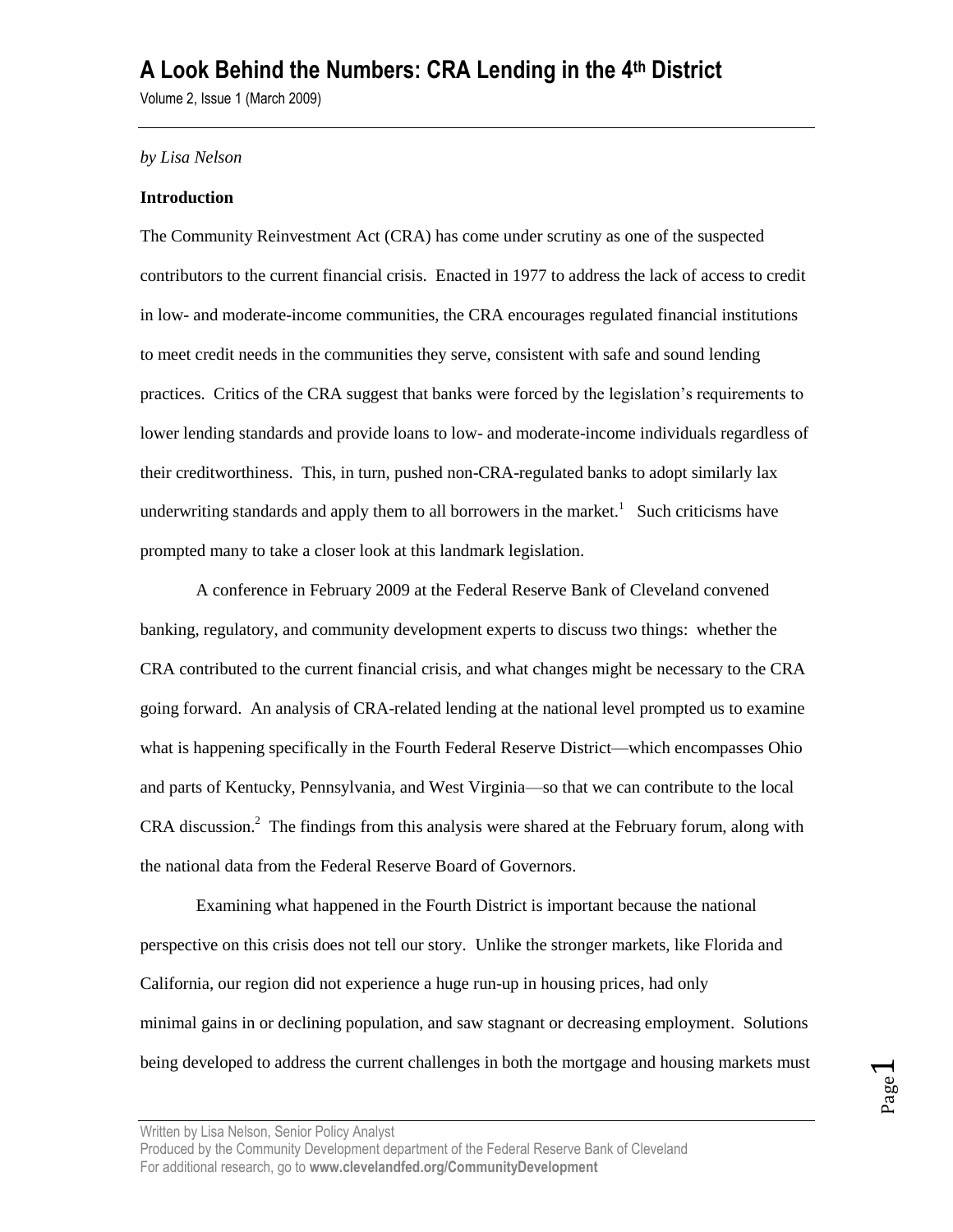Volume 2, Issue 1 (March 2009)

take into account these market differences, because what works in a stronger region may not work here.

Our examination of CRA lending in the Fourth District found that, similar to findings at the national level, CRA-regulated institutions provided a relatively small share of all loans within the district and an even smaller percentage of the riskier high-cost loans. But we also found some intriguing differences. When we narrowed our focus to particular counties in our district, we saw that the extent of high-cost lending by independent mortgage companies was much greater in the two Ohio counties we examined than in Pennsylvania's Allegheny County.

#### **Data and definitions**

This analysis uses the 2006 Home Mortgage Disclosure Act (HMDA) data, which includes information on mortgage lending and borrower characteristics. The 2006 data represent the last full year of HMDA data prior to the turmoil in the mortgage markets. We focus the analysis on first-lien home purchases and refinances for 1–4 family units. Specific to this analysis, the HMDA data provides information on whether a loan was made within a bank's CRA assessment area or outside the assessment area. In addition, the data tell us whether a loan was made by a depository institution, an affiliate or subsidiary of a depository, or an independent mortgage company.

Under the CRA, insured depository institutions are evaluated on the lending they do in low- and moderate-income (LMI) neighborhoods and to low- and moderate-income borrowers within the banks' assessment areas. This evaluation is known as the lending test and accounts for 50 percent of a large bank's performance rating.<sup>3</sup> Low- and moderate-income *areas* are defined as census tracts where the median income of the tract is less than 80 percent of the median income of the Metropolitan Statistical Area (MSA). Low- and moderate-income *borrowers* are defined as borrowers whose income is less than 80 percent of the MSA's median income.

Assessment areas, which are defined by the banks themselves, must include geographies where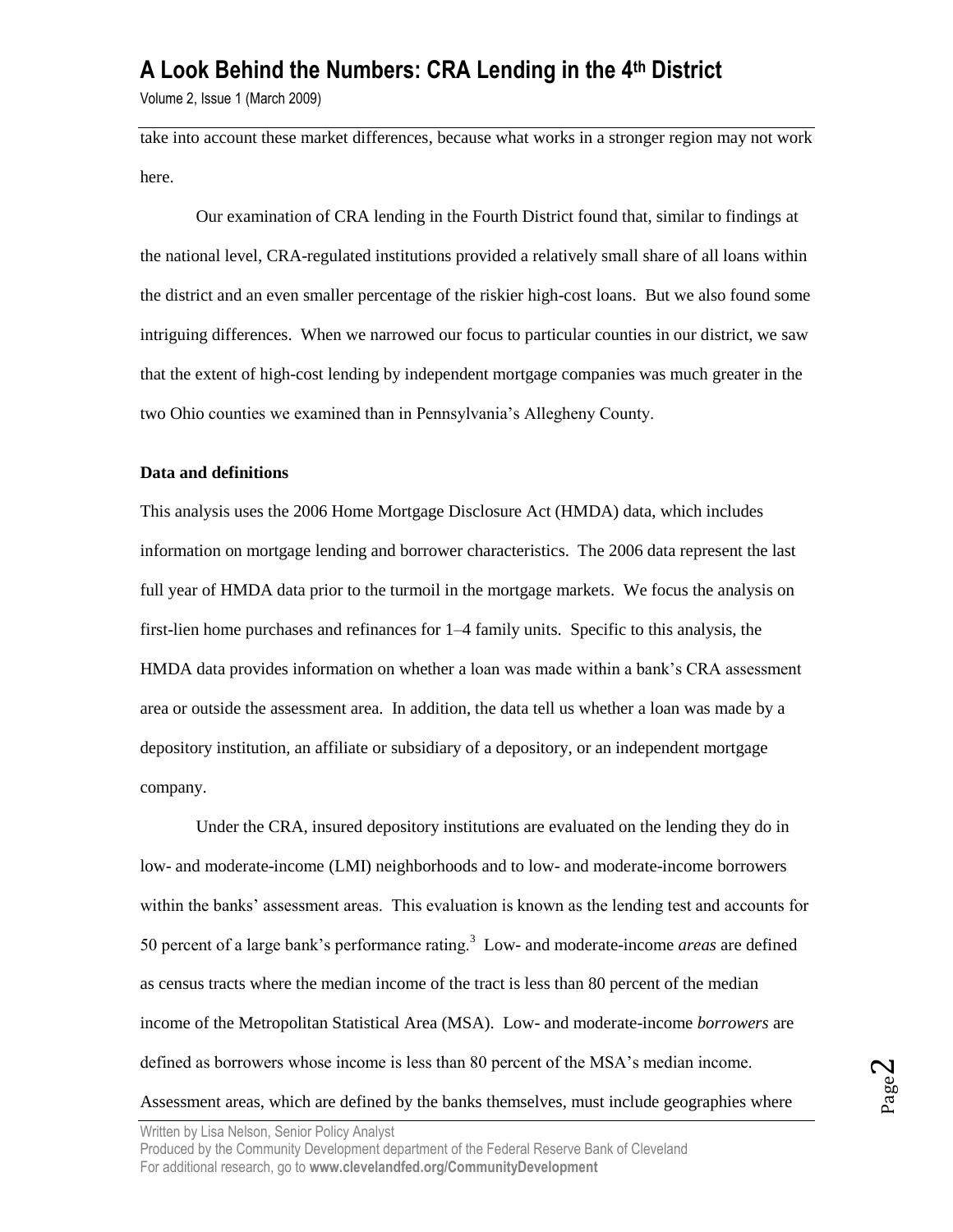Volume 2, Issue 1 (March 2009)

the banks have main offices and branches and generally must consist of one or more contiguous MSAs.

## **What we found in the 4th District**

We focus our analysis on three of the most populous counties in our district: Cuyahoga County, Ohio, which is home to Cleveland; Franklin County, Ohio, home to Columbus; and Allegheny County, Pennsylvania, home to Pittsburgh. The majority of home purchase and refinance loans are provided by depository institutions and their affiliates or subsidiaries. In all three counties, this figure reaches nearly 70 percent, and it reaches 75 percent in the Fourth District overall. Independent mortgage companies provided about 30 percent of all loans, a share that was consistent across all three counties we examined. In the Fourth District, independent mortgage companies originated about 25 percent of all loans. When we look at who is obtaining these loans, the data show that in both Cuyahoga and Franklin counties nearly 50 percent of the borrowers either live in LMI tracts or have LMI incomes. In Allegheny County, we found that 38 percent of the loans were made in LMI areas or to LMI borrowers. In the Fourth District, 42 percent of the loans were made in LMI areas or to LMI borrowers, compared with 34 percent nationally.<sup>4</sup>

So, who is lending to whom in the Fourth District communities? Chart 1 illustrates loans made by lender type and income group. Loans made to middle- and upper-income borrowers and areas are wholly unrelated to CRA evaluations and are not the focus of this analysis. Loans made to LMI borrowers or areas, on the other hand, could be covered by the CRA, and thus are the focus of our analysis. The circled bars in the chart show the percentage of loans that are CRArelated: in other words, these loans were made by banks and affiliates<sup>5</sup> within their assessment areas *and* were made to LMI borrowers or within LMI areas. As the chart indicates, about 16 percent of the home purchase and refinance loans made in Cuyahoga, Franklin, and the Fourth District are CRA-related. In Allegheny County, we see that a smaller percentage (11%) of the

Written by Lisa Nelson, Senior Policy Analyst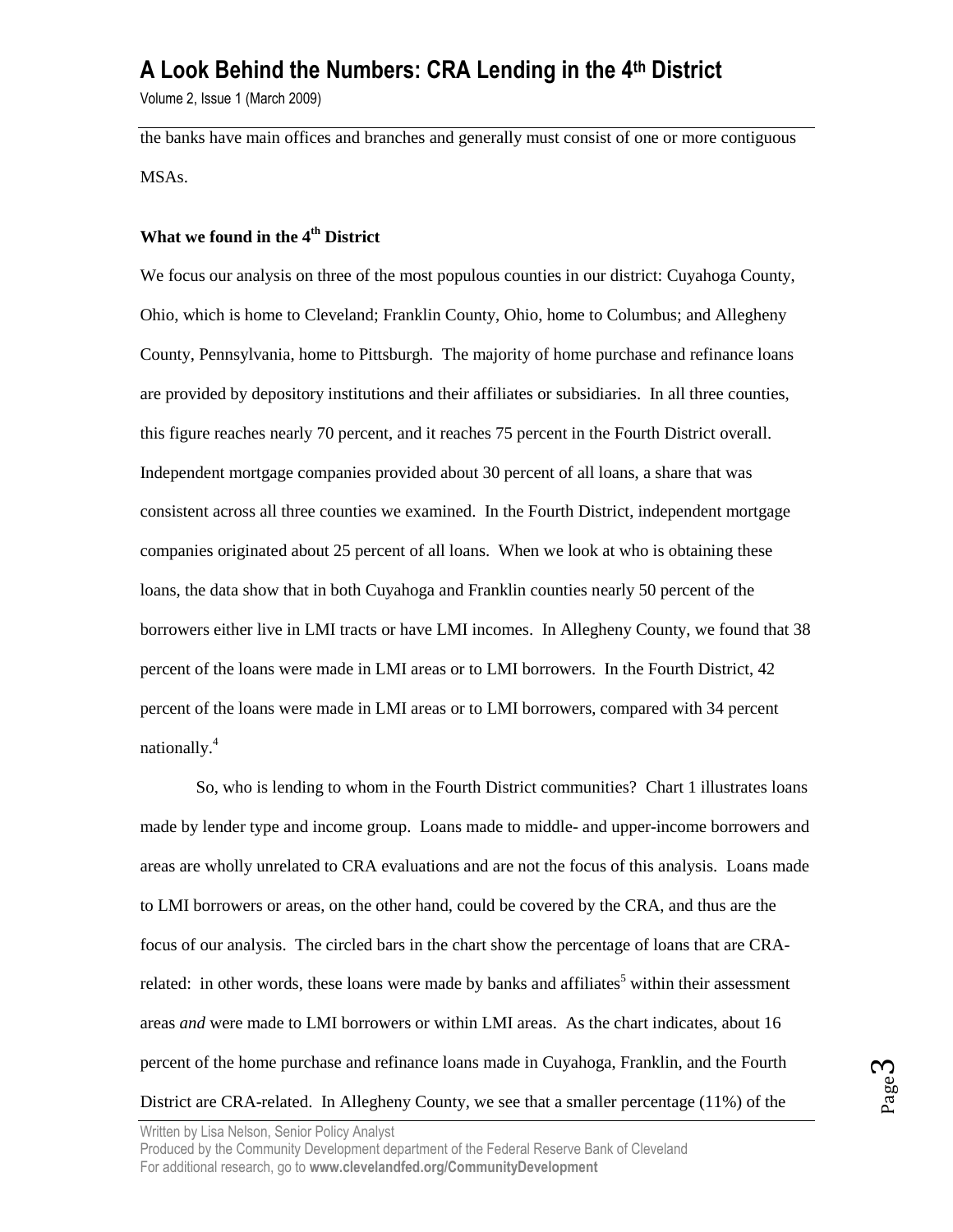Volume 2, Issue 1 (March 2009)

lending was CRA-related and that more of the LMI lending was done by banks and affiliates

outside their assessment areas.

### **Chart 1**



Next, we narrow the focus from looking at all loan originations to just high-cost loans.<sup>6</sup> Why are these particular loans of such great interest? Research has found that high-cost or subprime loans go into default at a higher rate than prime loans.<sup>7</sup> As Chart 2 shows, nearly half of the high-cost loans in both Cuyahoga and Franklin counties were made by independent mortgage companies (IMCs), which are not federally regulated institutions. In Allegheny County and the Fourth District, IMCs originated about 40 percent of the high-cost loans. In contrast, insured depository institutions provided just over 20 percent of the high-cost loans in Cuyahoga County and over 30 percent in Franklin, Allegheny, and the Fourth District.

Written by Lisa Nelson, Senior Policy Analyst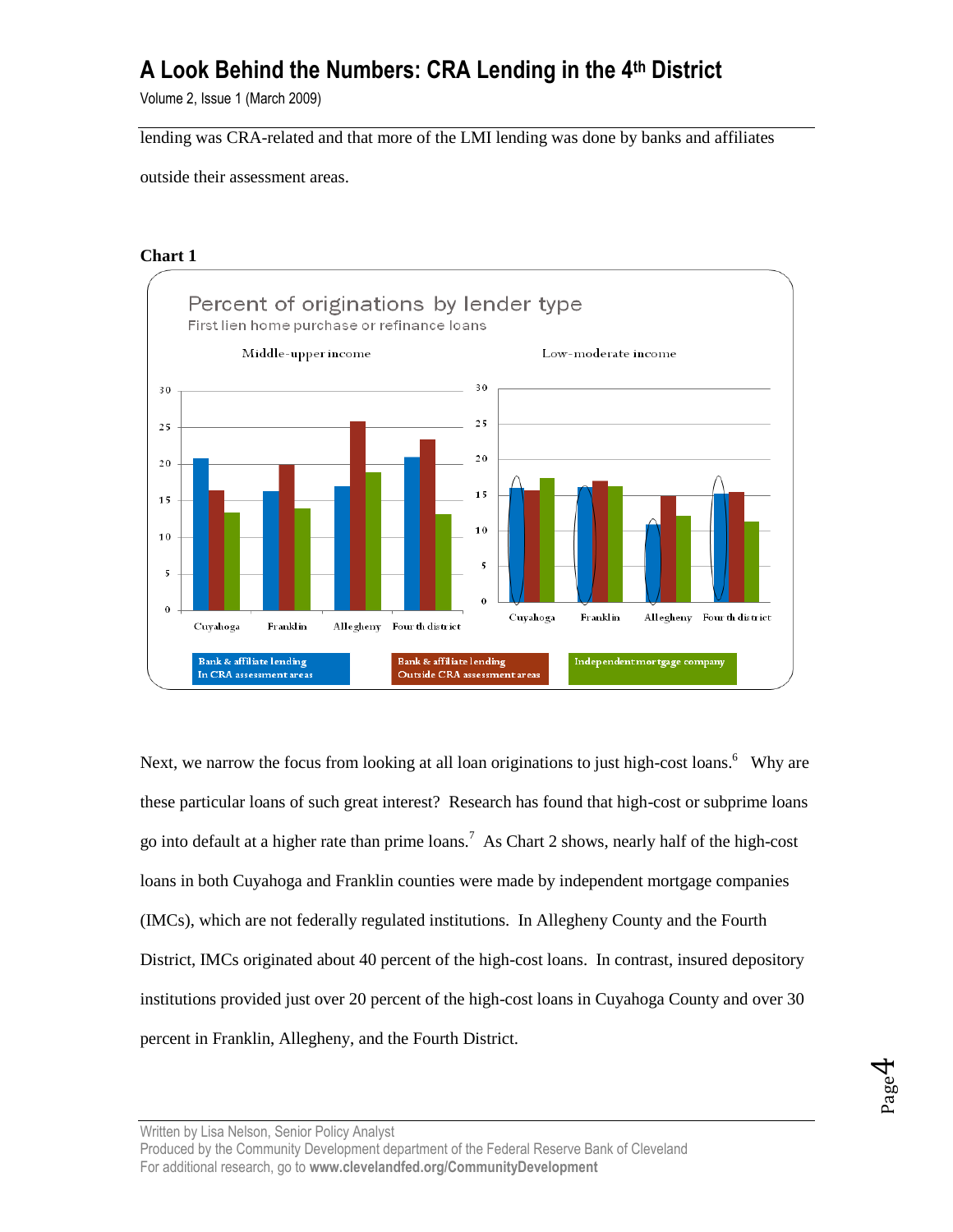Volume 2, Issue 1 (March 2009)





Who is receiving high-cost loans in the Fourth District? Mostly, it is borrowers who have low or moderate incomes or who live in LMI communities. Two-thirds (65%) of the high-cost originations in Cuyahoga County were made to LMI borrowers or in LMI areas, compared to 55 percent in both Franklin County and the Fourth District and 52 percent in Allegheny County. Nationally, this figure was 44 percent. The large percentage of high-cost loans to LMI borrowers may not be surprising, given that higher-priced loans are provided to those who pose a greater credit risk. What is surprising are the notable differences across the counties.

In Chart 3, the distribution of high-cost loans is broken down by lender type and income group. What immediately stands out is the large percentage of high-cost loans being originated by independent mortgage companies in LMI areas and to LMI borrowers, particularly in

Written by Lisa Nelson, Senior Policy Analyst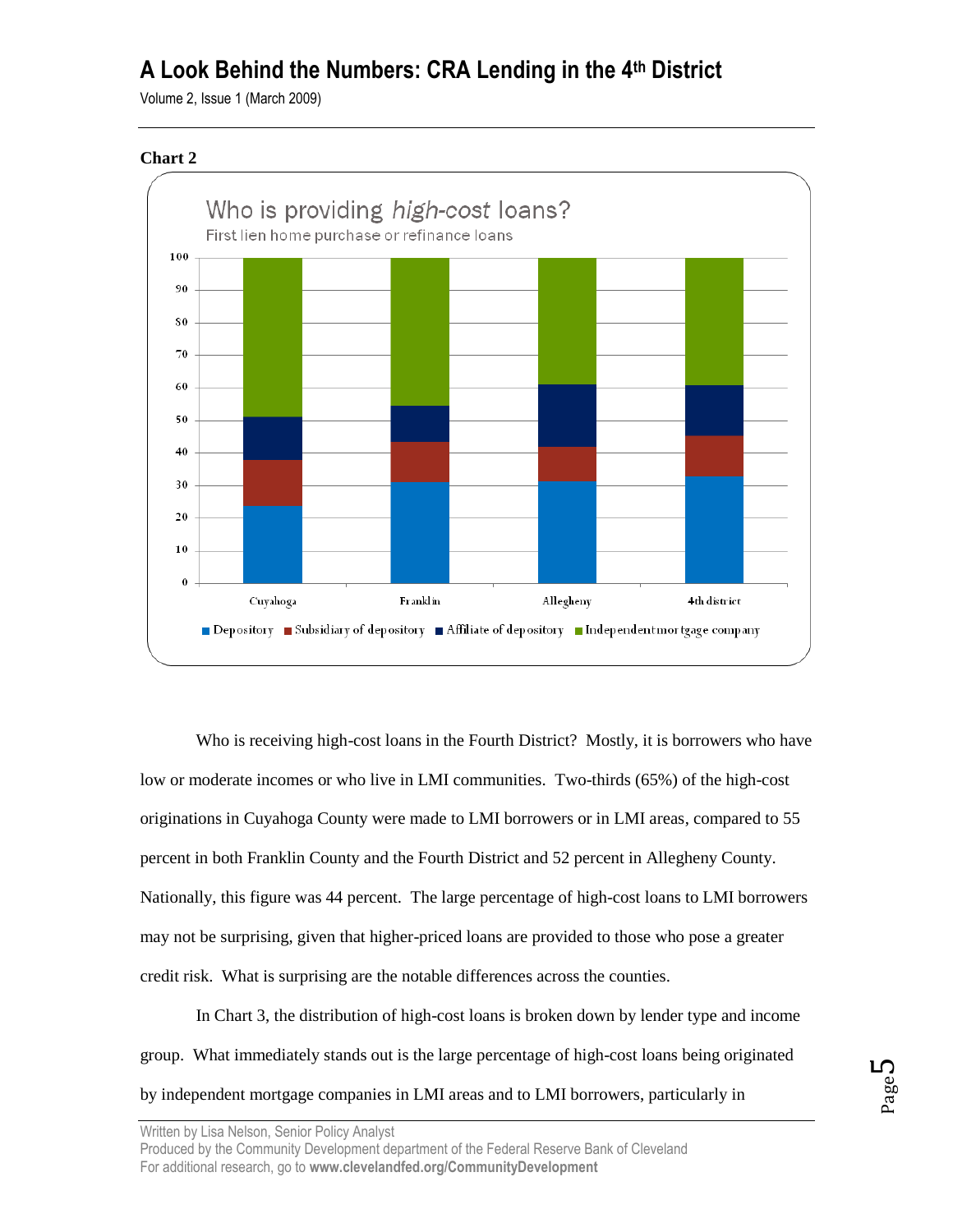Volume 2, Issue 1 (March 2009)

Cuyahoga County. More than 33 percent of all high-cost loans in Cuyahoga County are originated by IMCs and to LMI borrowers or areas. What is also evident from the analysis is the small percentage of high-cost loans being originated by CRA-regulated banks in LMI areas or to LMI borrowers in their assessment areas. This is true across the three counties and in the Fourth District. (See circled bars in Chart 3.) Even in the middle- and upper-income areas, CRAregulated institutions are doing very little high-cost lending. Interestingly, in both Allegheny County and in the Fourth District, a larger share of the high-cost lending is done by banks and affiliates outside their assessment areas compared to Cuyahoga and Franklin Counties, where IMCs are more dominant.

### **Chart 3**



Page 6

Written by Lisa Nelson, Senior Policy Analyst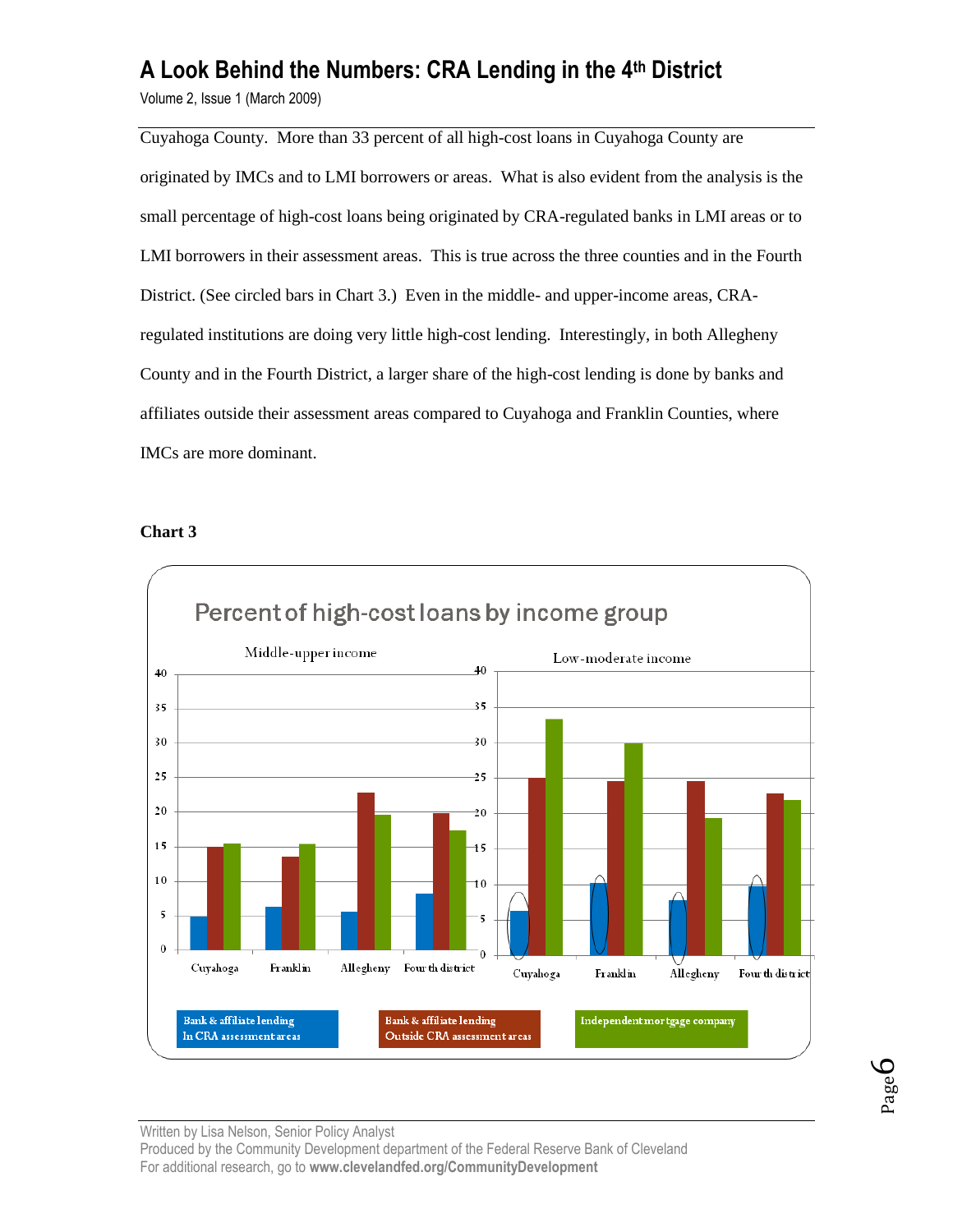Volume 2, Issue 1 (March 2009)

To take this analysis one step further, we focus on high-cost lending to LMI borrowers only. In the preceding steps of this analysis, our LMI category included both LMI borrowers *and* borrowers living in LMI communities (regardless of income). In this next examination of the data, we exclude from the analysis loans made to middle- and upper-income borrowers who are living in LMI communities. What this does is sharpen our focus to *only* LMI borrowers, as these borrowers are most at risk for default or delinquency. What stands out is the volume of lending by independent mortgage companies to the lowest-income borrowers (see Chart 4). In Cuyahoga County, IMCs originated five times as many high-cost loans to LMI borrowers as did the CRAregulated banks, and in Franklin County, three times as many. In contrast, in Allegheny County IMCs originated just twice as many high-cost loans as CRA-regulated institutions. Exploring how and why IMCs dominated high-cost lending in these Ohio counties to the extent that they did could well yield some interesting and revealing findings.

### **Chart 4**



Written by Lisa Nelson, Senior Policy Analyst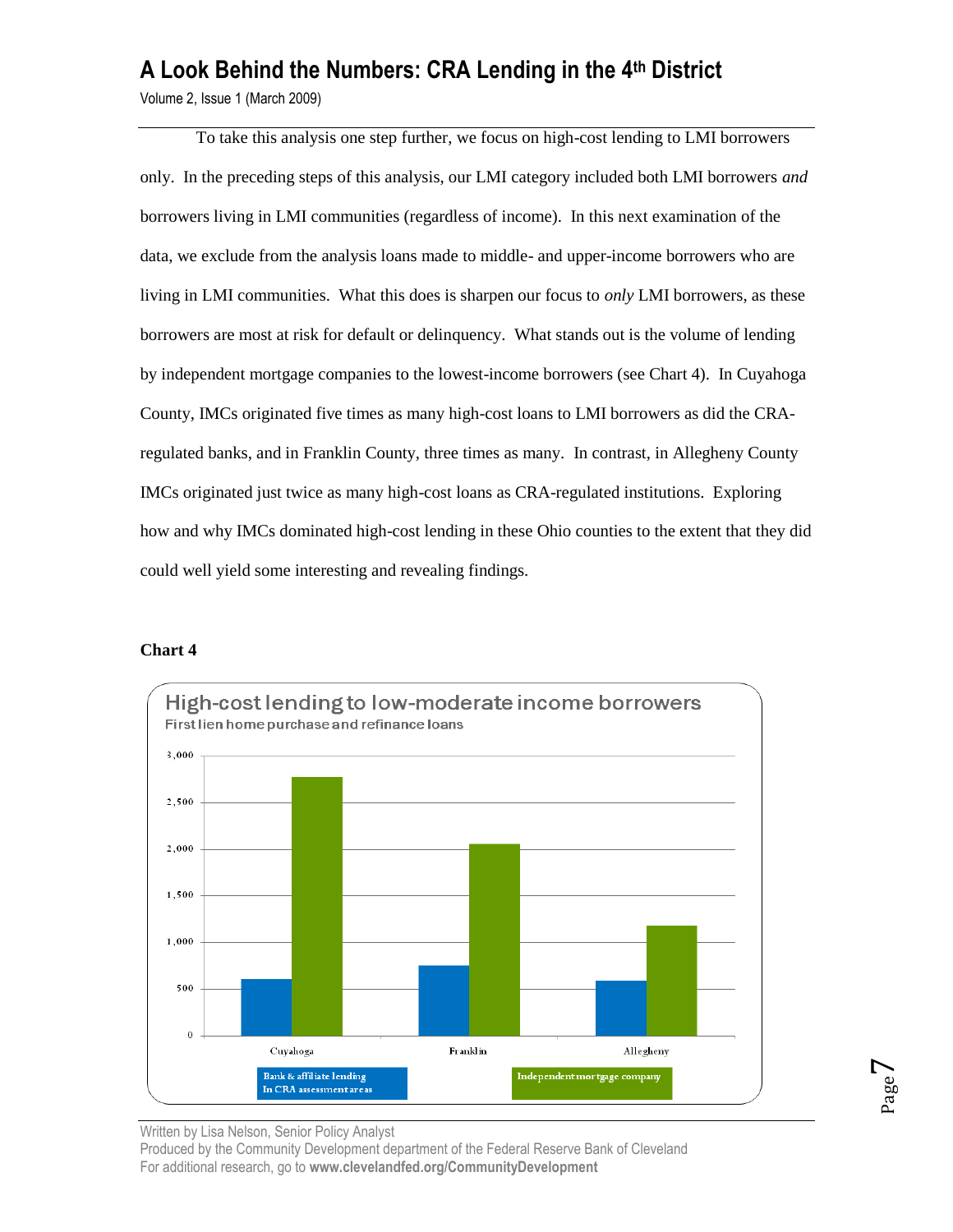Volume 2, Issue 1 (March 2009)

### **Spatial distribution of high-cost lending**

Finally, we illustrate the spatial distribution of high-cost lending in Cuyahoga County, labeled by some as the epicenter of the foreclosure crisis. Collectively the maps show rates of high-cost lending per 1,000 housing units. Map 1 shows high-cost lending by CRA-regulated banks and affiliates within their assessment areas, which is widely distributed across the county. In fact, this map shows very few areas with high rates. Map 2 illustrates high-cost lending rates by banks and affiliates outside their assessment areas. Here we see some areas with higher rates of high-cost lending, which appear to be more concentrated in certain areas within the county. The last map shows high-cost lending by IMCs. Map 3 shows more areas with the highest rates of high-cost lending (shown in the dark red) than the previous two maps. Also, the highest-rate areas appear to be surrounded by other high-rate areas. What this means is that IMC lending appears to be much more concentrated than lending by other types of lender.

#### **Map 1**



Banks and Affiliates Inside CRA Assessment Areas

Page  $\infty$ 

Written by Lisa Nelson, Senior Policy Analyst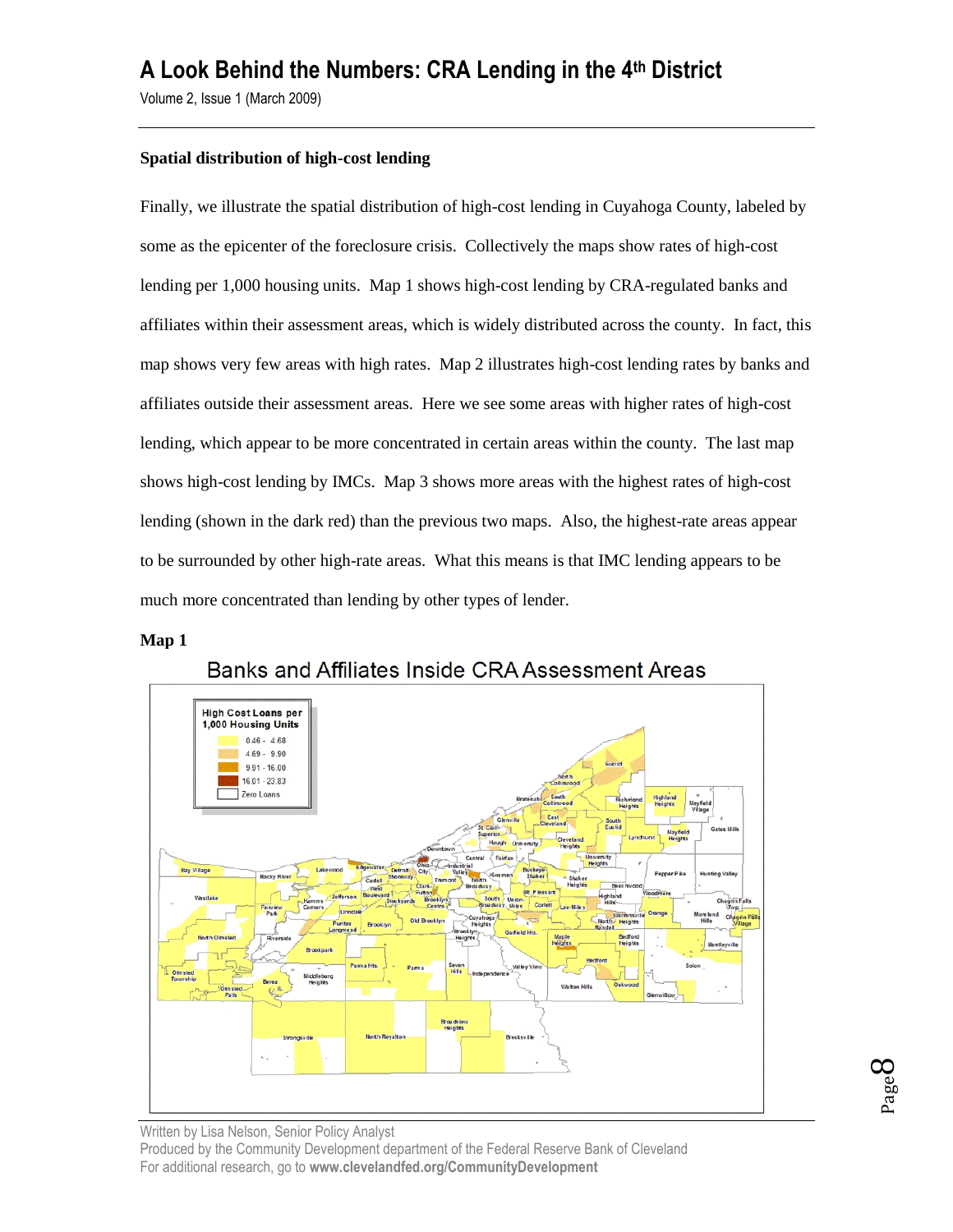Volume 2, Issue 1 (March 2009)

## **Map 2**



## **Map 3**





Page  $\sigma$ 

Written by Lisa Nelson, Senior Policy Analyst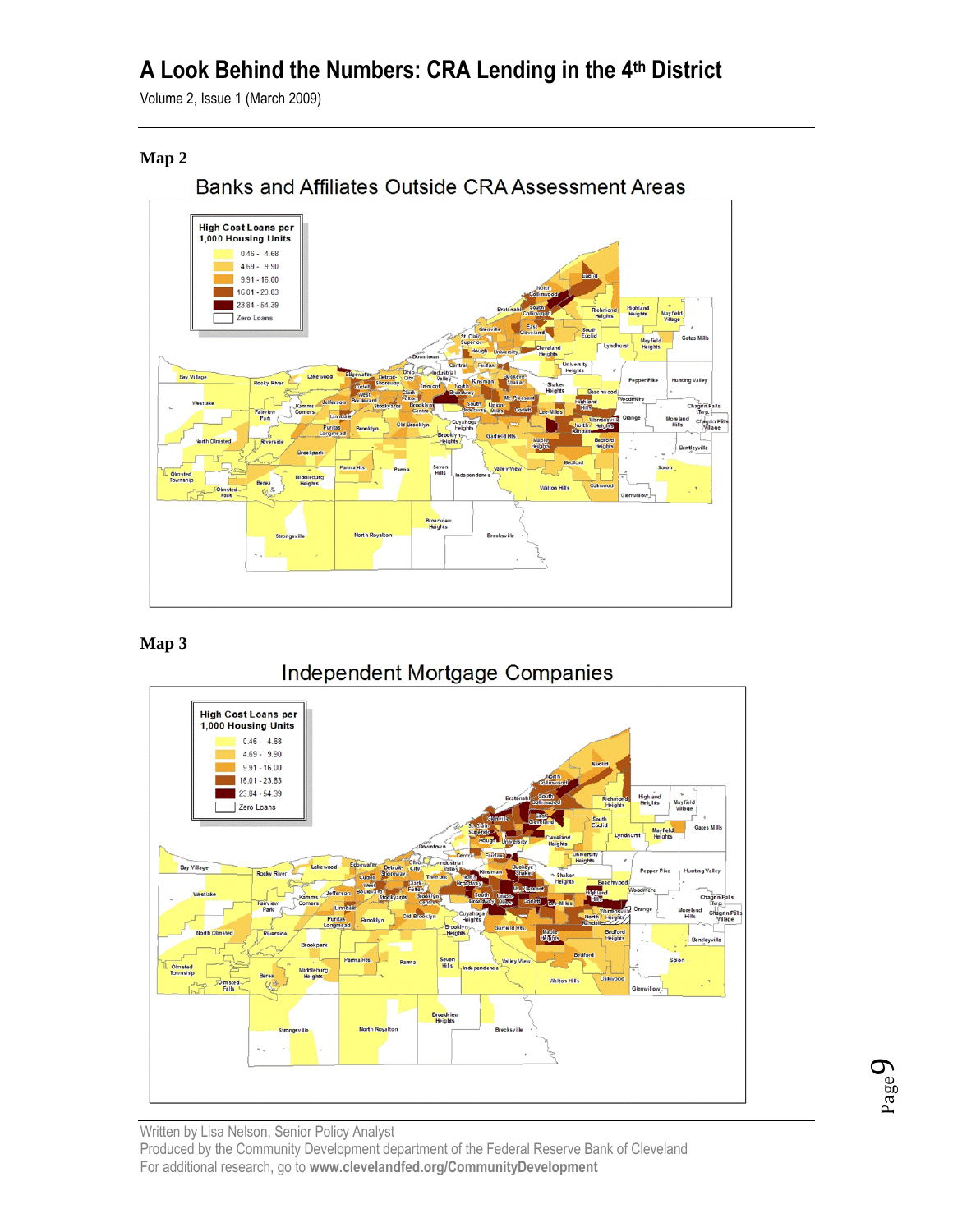Volume 2, Issue 1 (March 2009)

## **What's next?**

 $\overline{a}$ 

What have we learned from this analysis, and how might this knowledge be applied? As the data show, CRA-regulated institutions provided only a small percentage of the high-cost loans in our district, a finding that is consistent across all income groups. Independent mortgage companies, in contrast, provided a large share of the high-cost lending specifically to LMI areas and borrowers. This was particularly evident in Cuyahoga and Franklin counties. Given the nation's current financial crisis, there is considerable discussion underway about regulatory reform, including CRA reform. A recently issued publication by the Federal Reserve Banks of Boston and San Francisco contains essays espousing a range of views from leading experts on the topic of the future of the CRA. Some argue that the CRA should expand its authority to include lending by IMCs and by banks and their affiliates outside of their assessment area. Some go further and suggest the CRA should apply to *all* consumer financial products and their providers. Most agree that the legislation is in need of revisions and updating to better accommodate significant changes in the financial services landscape since 1977. The Federal Reserve Bank of Cleveland, along with all the Federal Reserve Banks and the Board of Governors, will continue to provide data analysis and research, as well as hold forums conducive to shaping a future policy framework for this legislation.

<sup>&</sup>lt;sup>1</sup> Wallison. Peter J. "Cause and Effect: Government Policies and the Financial Crisis." American Enterprise Institute for Public Policy Research *Financial Services Outlook*, November 2008, available at [http://www.aei.org/docLib/20081203\\_1123724NovFSOg.pdf](http://www.aei.org/docLib/20081203_1123724NovFSOg.pdf)

 $2$  Randall Kroszner (2009). "The Community Reinvestment Act and the Recent Mortgage Crisis," *Revisiting CRA: Perspectives on the Future of the Community Reinvestment Act,* pp 8-11.

 $3$  In addition to the lending test, a large bank's performance is also rated on the investment test (25%) and the service test (25%). For information regarding CRA examinations, see http://www.federalreserve.gov/newsevents/testimony/braunstein20080213a.htm

<sup>&</sup>lt;sup>4</sup> Analysis prepared by Neil Bhutta and Glenn Canner at the Board of Governors of the Federal Reserve System. Available at http://www.federalreserve.gov/newsevents/speech/20081203\_analysis.pdf

Written by Lisa Nelson, Senior Policy Analyst

Produced by the Community Development department of the Federal Reserve Bank of Cleveland For additional research, go to **www.clevelandfed.org/CommunityDevelopment**